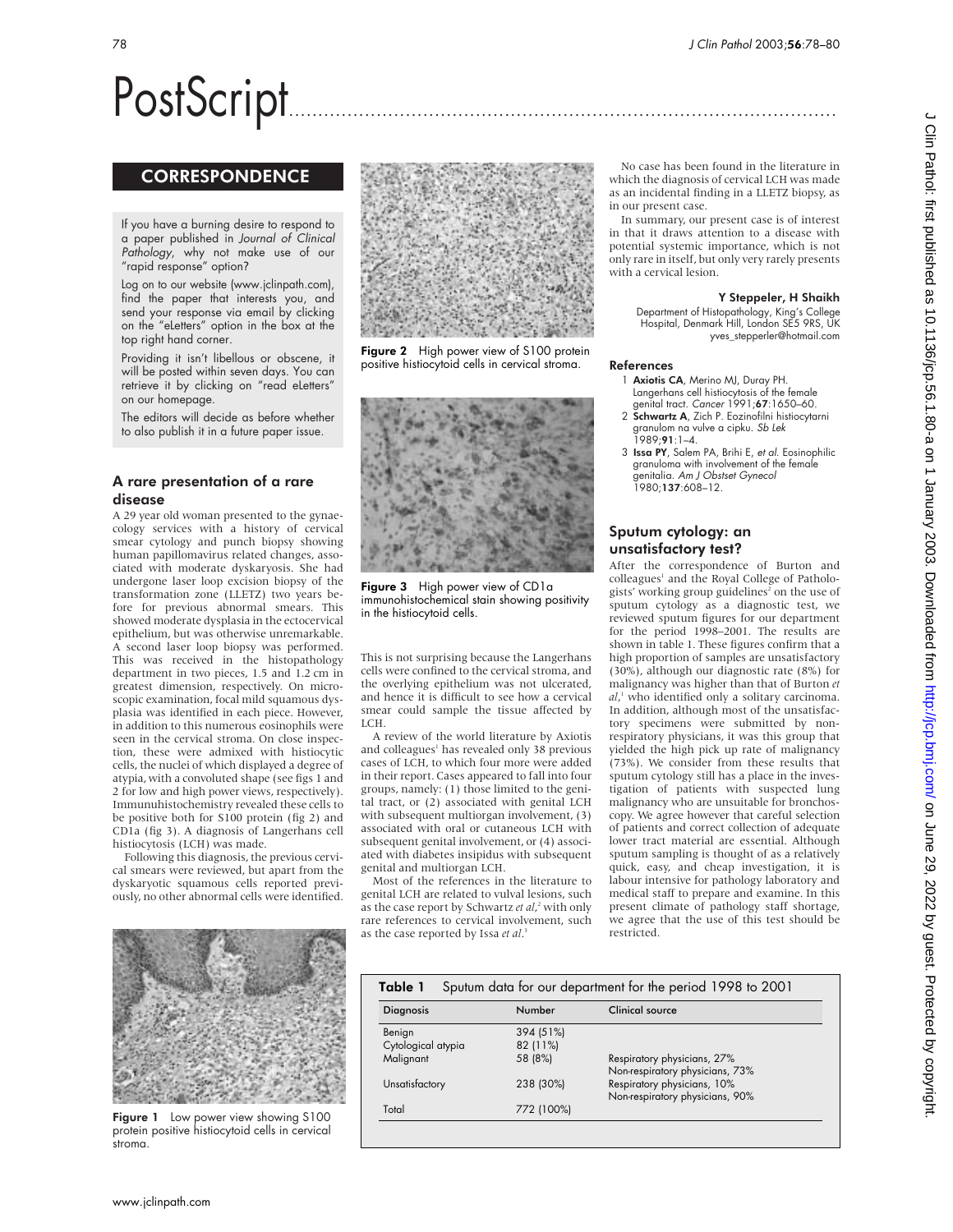## S S Ghataura, J A Young

Department of Pathology, Medical School, University Hospital, Birmingham, B15 2TT, UK; sukghataura@hotmail.com

#### References

- 1 **Burton JL**, Lee JA, Goepel JR. Successful demand management in histopathology: a model using sputum cytology. J Clin Pathol 2001;54:896.
- 2 The Royal College of Pathologists. Working group on histopathology of limited or no clinical value, January 2002. London: Royal College of Pathologists, 2002.

# Glottis oedema and interstitial pulmonary disease as a result of extramedullary haemopoiesis in polycythaemia vera rubra causing asphyctic death

Polycythaemia vera rubra (PV) is a clonal disorder of the pluripotent haemopoietic progenitor cell, with overproduction of phenotypically normal erythrocytes, granulocytes, and platelets in the absence of recognisable stimuli.<sup>1</sup> PV usually becomes clinically apparent as a result of splenomegaly, hyperuricaemia, or aquagenic pruritus, in addition to the most important complications and leading causes of death—symptoms related to the raised blood cell mass and increased blood viscosity, such as hypertension, erythromelalgia, vertigo, visual disturbances, myocardial, mesenteric and cerebral infarctions, hepatic vein thrombosis, pulmonary thromboembolism, and heart failure.<sup>12</sup> Ten per cent of patients with PV die of an acute leukaemic transformation and about 2% develop severe myelofibrosis, with extramedullary haemopoiesis in the liver and spleen.<sup>2</sup> An aggressive systemic spread is a rare complication of PV. Asphyxia caused by infiltration of the respiratory organs by PV has not been reported, although both extramedullary haemopoiesis in the subglottis and in the pulmonary interstitium have been observed.<sup>3</sup>

We report a 58 years old male patient suffering from PV and supportively treated by phlebotomies. His disease was stable and he had moderate splenomegaly, hyperuricaemia, and polycythaemia, with greatly decreased concentrations of erythropoietin. Trephine bone marrow biopsies showed erythroid hyperplasia, clustered polymorphous megakaryocytes, depleted iron stores, and minimal argyrophilic myelofibrosis.<sup>5</sup> After an indolent disease course for 12 years, unexpectedly the patient became dyspnoic, with head and neck oedema and threatening asphyxia, without preceding medical manipulations or medication. Despite intubation, aggressive diuresis,



Figure 1 Extramedullary haemopoietic infiltration of the laryngeal submucosa consisting of megakaryocytes, myelopoietic cells, and erythropoietic cells. Original magnification, ×400.

and the application of corticosteroids he died of a treatment resistant asphyxia with respiratory acidosis. Laboratory examination revealed polyglobulia with 0.5% blasts in addition to 4% myeloid precursor cells at that time. Nasopharyngeal, laryngeal, and oral mucosae appeared to be extensively swollen at necropsy. Both subendocardial petechiae in the left outflow tract and cerebral oedema were observed. The spleen was moderately enlarged (16 cm).Microscopic examination of the laryngeal, pharyngeal, and oral mucosae revealed dense predominantly perivascular, factor VIII, glycophorin C, and myeloperoxidase positive haemopoietic cell infiltrates—extramedullary haemopoiesis (fig 1). Haemopoietic cells also infiltrated the neck lymph nodes, the spleen, and the liver, in addition to the pulmonary interstitium, even the alveolar septa. Postmortem bone marrow examination revealed a 95% cellularity with moderate fibrosis and 1% CD34 positive blasts. Asphyxia caused by treatment resistant respiratory insufficiency on the background of laryngeal and interstitial pulmonary infiltration by PV was determined as the cause of death. Both factors impaired external and internal respiration, perturbing ventilation and gas diffusion.<sup>6</sup> Concerning adequate treatment in such circumstances, a good response to local radiotherapy has been described in one less dramatic case.<sup>3</sup>

Clinicians should be aware that PV can progress to an uncontrollable generalised disease and infiltrate the respiratory organs.

### A Tzankov, J Krugmann, G Mikuz

Institute of Pathology, University of Innsbruck, Müllerstr. 44, 6020 Innsbruck, Austria; alexandar.tzankov@uibk.ac.at

#### References

- 1 Green AR. Pathogenesis of polycythaemia vera. *Lancet* 1996;**347**:844–5
- 2 Gruppo Italiano studio policitemia. Polycythemia vera: the natural history of 1213 patients followed for 20 years. Ann Intern Med 1995;123:656–64.
- 3 Barnes EA, Seikaly H, Puttagunta L, et al. Subglottic stenosis secondary to extramedullary hematopoiesis in a patient with postpolycythemia myeloid metaplasia. Head Neck 2000;22:435–8.
- 4 Coates GG, Eisenberg B, Dail DH. Tc-99m sulfur colloid demonstration of diffuse pulmonary interstitial extramedullary hematopoiesis in a patient with myelofibrosis. A case report and review of the literature. Clin Nucl Med 1994;19:1079–84.
- 5 Ellis JT, Peterson P, Geller SA, et al. Studies of the bone marrow in polycythemia vera and the evaluation of myelofibrosis and second hematologic malignancies. Semin Hematol 1986;23:144–55.
- 6 Phillipson EA. Hypoventilation syndromes. In: Murray JF, Nadel JA, eds. Textbook of respiratory medicine, 2nd ed. Philadelphia: Saunders, 1994:2291–300.

# CD10 is useful in demonstrating endometrial stroma at ectopic sites and in confirming a diagnosis of endometriosis

We read with interest the article by Sumathi and McCluggage entitled "CD10 is useful in demonstrating endometrial stroma at ectopic sites and in confirming a diagnosis of endometriosis" in a recent issue of this journal.<sup>1</sup> Coincidentallay, we did the same kind of study regarding CD10 for our intradepartmental research work. Regarding cases of endometriosis of the ovary, we also included cases that were "suggestive of endometriosis", which is described in *Ackerman's surgical pathology*. <sup>2</sup> It reads: "Not frequently, the repeated hemorrhages have totally destroyed the endometrial tissue, the cyst being lined by several layers of hemosiderin-laden macrophages. Under these circumstances, the most the pathologist can do is to report the case as a hemorrhagic cyst and comment that the changes are 'consistent' with those of endometriosis." The term "presumptive endometriosis" is also used in *Blaustein's pathology of female genital tract*. <sup>3</sup> Our cases that were suggestive of endometriosis showed positive cytoplasmic staining of CD10 in their stromal component, and were in agreement with the description in *Ackerman's surgical pathology*. Thus, by using CD10 immunostaining, we can make a definite diagnosis of ovarian endometrial cyst even if there is no obvious component of endometrial epithelium. We also had an interesting case of diaphragmatic endometriosis in a patient with catamenial pneumothorax,<sup>4</sup> in addition to a very rare case of intraluminal endometriosis of the fallopian tube occluding the tubal lumen.<sup>3</sup> In these cases, CD10 was also useful to confirm the diagnosis because glandular components were noted within the muscle of the diaphragm and in the muscle layer of the fallopian tube, mimicking invasive adenocarcinoma with lymphoid stroma. Sumathi and McCluggage described three cases that were negative for CD10 in their study. I wonder if they found cilia in those glands in these cases, and if they changed their diagnosis of endometriosis because of the negativity of CD10. Some cases of endometrial polyp are clinically misdiagnosed as "cervical polyp" and these cases can correctly be diagnosed by using CD10 immunostaining. CD10 was useful in our study for the confirmation of such cases. In addition, we incidentally found that some endocervical looking glands situated within the lamina propria of the uterine cervix were surrounded by CD10 positive stromal cells, which could be indicative of superficial endometriosis of the uterine cervix. However, the diagnosis can be missed by haematoxylin and eosin staining alone because the stromal component is too sparse or loose for the endometrial stroma.<sup>3</sup> Finally, we would like to add some more information regarding CD10 in the field of gynaecological pathology. It is of note that mesonephric remnants and tumours are positive for CD10.<sup>5 6</sup> Because there have been no good markers to identify mesonephric remnants and mesonephric derived tumours, the use of CD10 can be valuable in such instances.

#### T Onda, S Ban, M Shimizu

Department of Pathology, Saitama Medical School, Saitama, Japan; shimizu@saitama-med.ac.jp

#### References

- 1 Sumathi VP, McCluggage WG. CD10 is useful in demonstrating endometrial stroma at ectopic sites and in confirming a diagnosis of endometriosis. J Clin Pathol 2002;55:391–2.
- 2 Rosai J. Ackerman's surgical pathology, Vol. 2, 8th ed. New York: Mosby, 1996.
- 3 Kurman RJ. Blaustein's pathology of the female genital tract, 5th ed. New York: Springer, 2002.
- 4 **Blanco S**, Hernando F, Gomez A, et al. Catamenial pneumothorax caused by diaphragmatic endometriosis. J Thorac Cardiovasc Surg 1998;116:179–80.
- 5 Ordi, J, Nogales FF, Palacin A, et al. Mesonephric adenocarcinoma of the uterine corpus: CD10 expression as evidence of mesonephric differentiation. Am J Surg Pathol 2001;25:1540–5.
- 6 Romagosa C, Ordi J, Nogles FF, et al. Expression of CD10 in the female genital tract epithelia: a common feature of mesonephric-derivatives and tumors and trophoblast. Mod Pathol 2002;15:208A.